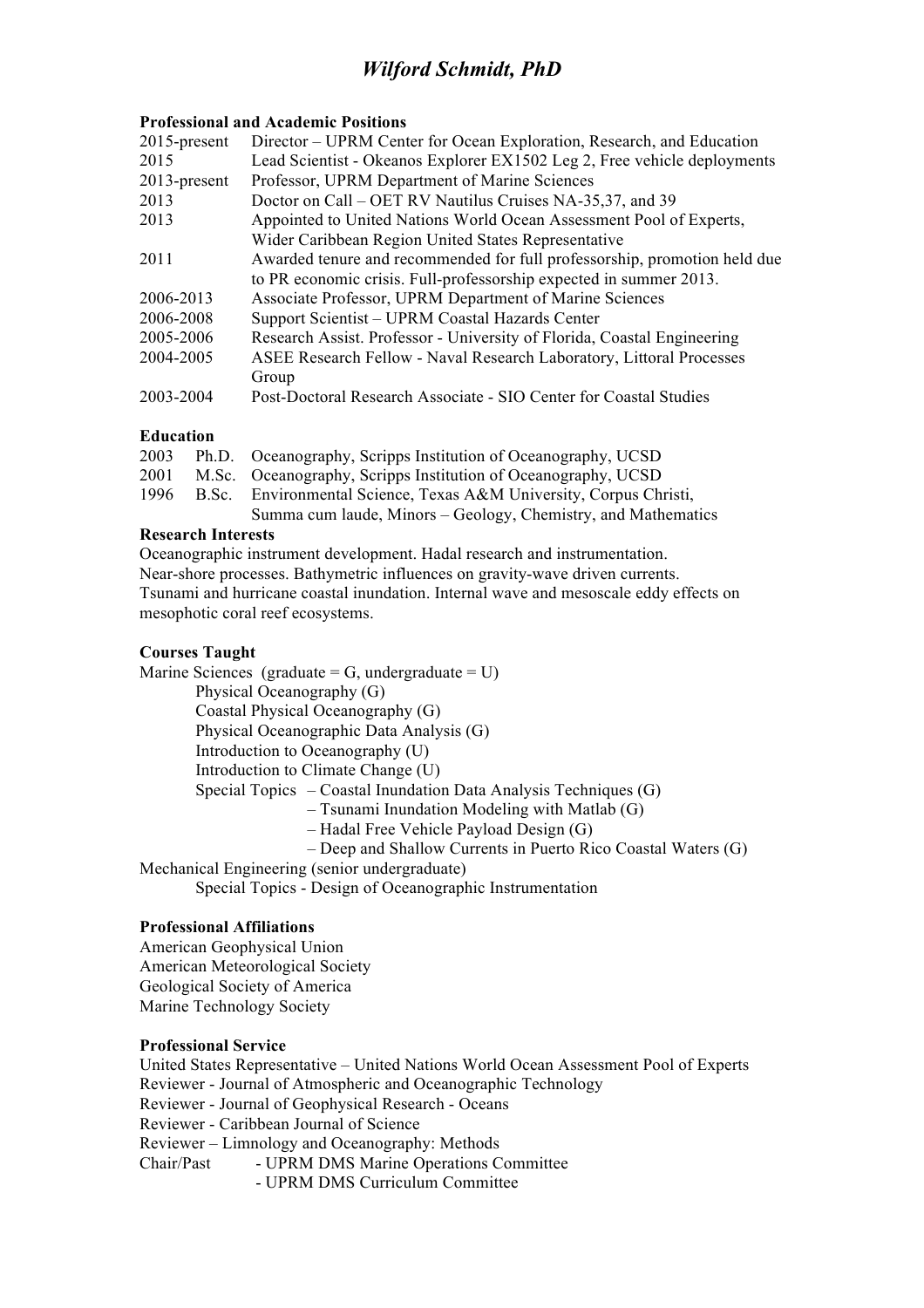### **Professional Service (cont.)**

| Member | - UPRM A&S Curriculum Committee            |
|--------|--------------------------------------------|
|        | - UPRM DMS Personnel Committee             |
|        | - UPRM DMS Graduate Policy Committee       |
|        | - UPRM DMS Applied Ocean Science Committee |

### **Graduate and Undergraduate Advisees**

Haibo Xu, DMS, Ph.D. candidate. Graduate committee Chair and advisor Zamara Fuentes, DMS Ph.D. candidate. Graduate committee co-Chair and advisor Myrna Santiago, DMS M.Sc. candidate. Graduate committee member Jesus Torrado, INCE M.Sc. candidate. Graduate committee member Danilo Rojas, INCE M.Sc. candidate**.** Graduate committee member Leonardo Ortiz, INCE undergraduate. Mentor and advisor

### **Publications**

- Sherman C, **W Schmidt**, R Appeldoorn, Y Hutchinson, H Ruiz, M Nemeth, I Bejarano, **submitted**. Sediment Transport and its Potential Influence on Insular-Slope Mesophotic Coral Ecosystems. Submitted to *Continental Shelf Research.*
- Kennedy B, A Quatrini, M Cheadle, G Garcia-Moliner, J Chaytor, M Ford, E Lobecker, D Sowers, K Cantwell, L McKenna, **W Schmidt**, J Torrado, D Rojas, R Veiten, Z Fuentes, H Xu, and M Jimenez, **submitted**. Océano Profundo 2015: Exploring Puerto Rico's Seamounts, Trenches, and Troughs. Submitted to *Oceanography.*
- Reyna J, A Bera, H Cho, W Douglas, R Folorunsho, F Hall, S Kim, T Komatsu, R Mosetti, K Sabir, **W Schmidt**, H Tõnisson, **2015**.United Nations World Ocean Assessment for the Wider Caribbean Region, Chapter 26 – Land/Sea Physical Interaction.
- **Schmidt W** and E Siegel, **2011**. Free descent and on bottom ADCM measurements in the Puerto Rico Trench, 19.75 N, 66.40 W. *Deep-Sea Research I* 58 (2011) 970–977, doi:10.1016/j.dsr.2011.06.005*.*
- Eloe E, F Malfatti, J Gutierrez, K Hardy, **W Schmidt,** K Pogliano, J Pogliano, F Azam, and D Bartlett, **2011**. Isolation and characterization of the first psychropiezophilic Alphaproteobacterium. *Applied and Environmental Microbiology*. 77(22): 8145-53. doi: 10.1128/AEM.05204-11
- **Schmidt W**, **2008**. A Tsunami Forecast Model for Ponce, Puerto Rico. NOAA OAR Special Report, PMEL Tsunami Forecast Series.
- **Schmidt W**, **2008**. A Tsunami Forecast Model for Montauk, New York. NOAA OAR Special Report, PMEL Tsunami Forecast Series.
- Mercado A and **W Schmidt**, **2007**. A Tsunami Forecast Model for Mayagüez, Puerto Rico. NOAA OAR Special Report, PMEL Tsunami Forecast Series., Vol. 3.
- Mercado A and **W Schmidt**, **2007**. A Tsunami Forecast Model for San Juan, Puerto Rico. NOAA OAR Special Report, PMEL Tsunami Forecast Series.
- Spydell M, F Feddersen, R Guza, and **W Schmidt**, **2007.** Observing surfzone dispersion with drifters. *J. Phys. Ocean*. **37**, doi:10.1175/2007/JPO3580.1
- **Schmidt W,** R Guza, and D Slinn, **2005**. Surfzone currents over irregular bathymetry: Drifter observations and numerical simulations. *J. Geophys. Res., 110*, C12015, doi:10.1029/2004JC002421.
- **Schmidt W**, B Woodward, K Millikan, R Guza, B Raubenheimer, and S Elgar, **2003**. A GPS-tracked surfzone drifter. *J. Atmos. Oceanic Technol.*, *20*, 1069- 1075.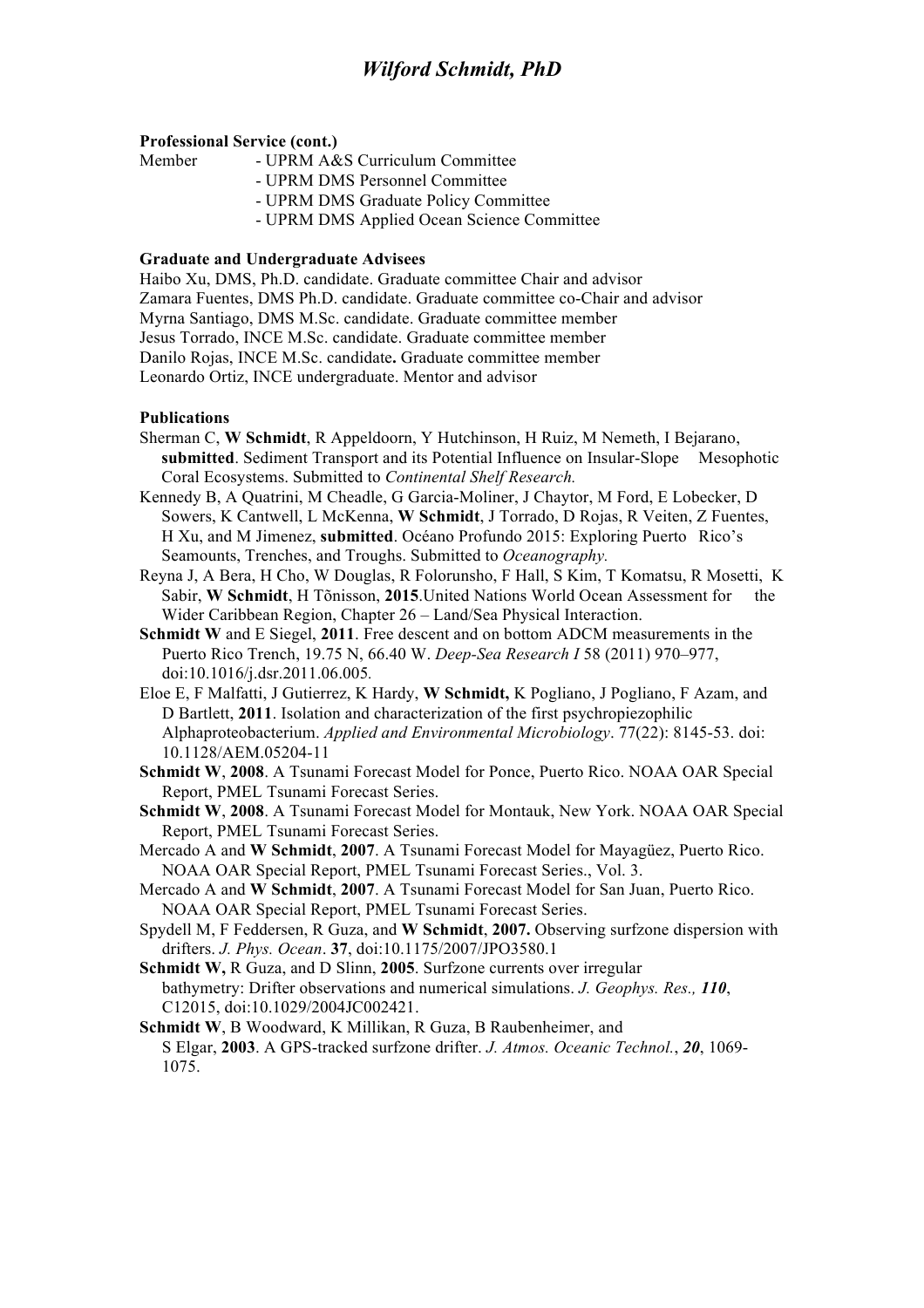### **Recent Presentations (presenter underlined)**

- Rojas, D, M Jimenez, and **W Schmidt (2014).** Physical Design For Free a Decent-Ascent Deep Sea Vehicle. Conferencia del Caribede Innovación y Tecnología Bioprocess Development & Training Complex, Mayaguez, PR, USA. 10 Oct. 2014
- Torrado, J, M Jimenez, and **W Schmidt (2014).** Inertial Navigation System for Free Descent Deep Sea Vehicle. Conferencia del Caribede Innovación y Tecnología Bioprocess Development & Training Complex, Mayaguez, PR, USA. 10 Oct. 2014
- Cruz, L, C Díaz, R Cruz, M Jimenez, and **W Schmidt (2014).** Deep Sea Imaging System. Conferencia del Caribede Innovación y Tecnología Bioprocess Development & Training Complex, Mayaguez, PR, USA. 10 Oct. 2014
- **Schmidt W,** M Jimenez, A Vega, and J Torrado, **2013**. Exploration of the Puerto Rico Trench and Muertos Trough with Untethered Free-Vehicles. 2013 Geological Society of America Southeastern Section Meeting, San Juan, PR.
- Fuentes Z, M Tuttle, and **W Schmidt**, **2013**. St. Thomas, USVI Overwash Deposits From the Last 3,000 Years. 2013 Geological Society of America Southeastern Section Meeting, San Juan, PR.
- **Schmidt W, 2013**. Observation and Parameterization of Rip Current Velocity Maxima and Extent. 8th International Multi-purpose Reef and Surfing Science Symposium, Rincón, PR.
- **Schmidt W, 2011**. Evidence of internal waves and mesoscale eddies from mesophotic ADCP and temperature measurements, La Parguera, Puerto Rico. 2011 American Society of Limnology and Oceanography Ocean Sciences Meeting. San Juan, PR.
- Jimenez M and **W Schmidt, 2011.** Interfacing Analog Sensors to Low-power MCUs for Cost Effective Oceanography Instrumentation. Engibous Summit, Dallas, TX
- **Schmidt, W.** and E. Siegel, **2011.** Voyage to the bottom of the Puerto Rico Trench: Tales from a free fall current meter. IEEE/OES 10th International Current, waves and turbulence measurement workshop. Monterrey, CA.
- Colon, B, E Suarez, A Gomez, A Castilla, **W Schmidt,** P Quintero, and M Smith., **2011.** An "Open Source" autonomous archival instrument for aquatic sampling. 2011 American Society of Limnology and Oceanography Ocean Sciences Meeting. San Juan, PR.
- **Schmidt W**, M Smith, F Rodriguez, and P Quintero, **2011**. Build it and they will come: Introducing engineering students to oceanography. 2011 American Society of Limnology and Oceanography Ocean Sciences Meeting. San Juan, PR.
- **Schmidt W** and E Siegel, **2010**. On-bottom and free-fall ADCM measurements in the Puerto Rico Trench, 19.75° N, 66.40° W. Trench Connection, Tokyo, Japan.
- **Schmidt W**, **2010**. Mesophotic ADCP and temperature measurements from the El Hoyo transect, La Parguera, Puerto Rico. American Geophysical Union Ocean Sciences Meeting. Portland, OR.
- Eloe E, **W Schmidt**, and D Bartlett, **2009**. Isolation of a novel Puerto Rico Trench psychropiezophile.. Second Symposium: Frontiers in Environmental Microbiology: A Caribbean Perspective. Univ. of Turabo, Puerto Rico.
- Eloe, E, **W Schmidt**, and D Bartlett, **2009**. Characterization of the hadal microbial community in the Puerto Rico Trench and cultivation of a novel obligate psychropiezophile. ASLO Ocean Sciences Meeting. Nice, France.
- **Schmidt W** and D Slinn, **2008**. Rip current velocity structure in drifter trajectories and numerical simulations. 2008 American Geophysical Union Fall Meeting, San Francisco, CA.
- Holland T, N Plant, J Calantoni, **W Schmidt**, T. Kooney, and A. Reed, **2006.** A field study of coastal dynamics on a muddy coast offshore of Cassino Beach, Brazil. 2006 American Geophysical Union Fall Meeting, San Francisco, CA.
- Spydell M, F Feddersen, R Guza, and **W Schmidt**, **2006**. Drifter-based estimates of surfzone dispersion. 2006 American Geophysical Union Fall Meeting, San Francisco, CA.
- **Schmidt W**, R Guza, and T Holland, **2005**. Surfzone drifters: Applications and observations. IEEE 8th Working Congress on Current Measurement, Southampton, U.K.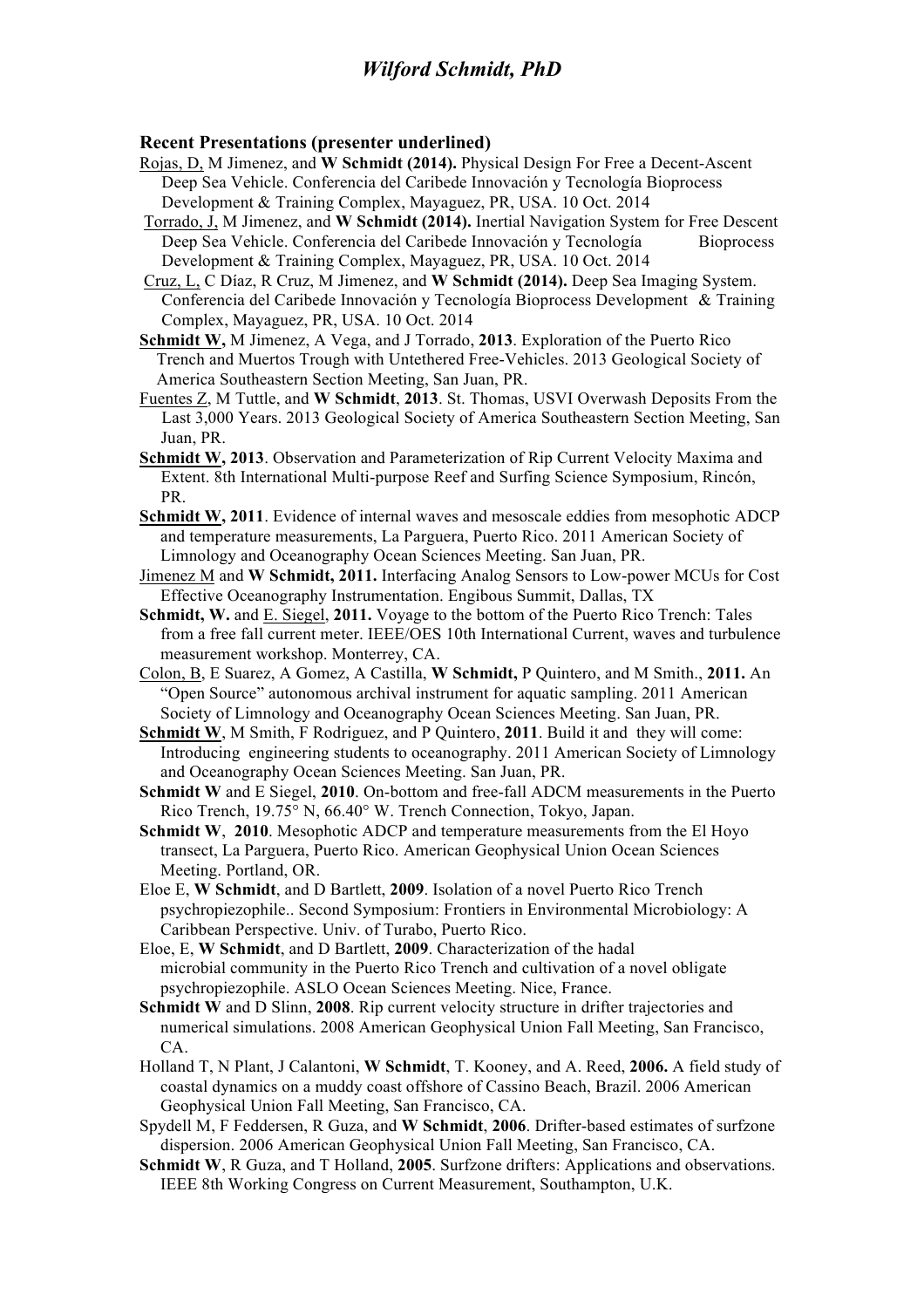- **Schmidt W, 2004**. Surfzone currents: Recent advances in measurement and modeling. United States Lifesaving Association Board of Directors Meeting, San Francisco, CA.
- **Schmidt W**, R Guza, and D Slinn, **2004**. Observations of large, bathymetrically-controlled eddies in the surfzone. 2004 American Geophysical Union Fall Meeting, San Francisco, CA.
- **Schmidt W**, D Slinn, and R Guza, **2002**. Surfzone currents over irregular bathymetry: Drifter observations and model results. 2002 American Geophysical Union Fall Meeting, San Francisco, CA.
- **Schmidt W** and R Guza, **2001**. Observations of surfzone currents with drifters. 2001 American Geophysical Union Fall Meeting, San Francisco, CA.
- **Schmidt W**, B Woodward, K Millikan, R Guza, B Raubenheimer, and

 S Elgar, **2000**. A GPS-tracked surfzone drifter. 2000 American Geophysical Union Fall Meeting, San Francisco, CA.

**Schmidt W**, **1996**. Beach profiles along a seawall, North Padre Island, Corpus Christi, Texas. Texas Academy of Sciences 99<sup>th</sup> Annual Meeting, Galveston, TX.

### **Funding History**

- 2014-2016, PI, Exploration of the Muertos Trough and Puerto Rico Trench via untethered free vehicles, NOAA OER, \$349,000
- 2011-2012, Co-PI, An Ultra-Deep Sea Water Buoy for Ocean Trench Studies, IAP \$2,500
- 2011-2012, Co-PI, Surf Zone Drifters Sensing System for the Study of Ocean Currents, IAP \$2,500
- 2010-2012, PI, Supplemental funding award, Collaborative Research: Pressure Effects on Microbial Life in the Puerto Rico Trench, NSF \$20,750.
- 2009-2011, Co-PI, IDBR: An Auto-sampler for Aquatic Microbial Sampling and Archiving, NSF, \$223,042.
- 2009-2011, Co-PI, Collaborative Research: Pressure Effects on Microbial Life in the Puerto Rico Trench, NSF \$107,831.
- 2006-2011, Co-PI, CRES 2006: Ecology, Integrity & Status of Deep Caribbean Coral Reefs, NOAA CSCOR, \$1,499,999.
- 2006-2007, PI, A Partnership for Deep Sea Research, UPRM Research and Development Center Seed Money Program, \$4,900.

### **Other Recently Submitted Proposals/Pre-Proposals**

- 2017-2023, Senior Scientist, LTER: La Parguera Mesophotic Coral Ecosystem (PME). NSF, \$1,100,000.
- 2014-2016, PI, Exploration of the Puerto Rico Trench via un-tethered free vehicles. NOAA OER, \$444,000
- 2011-2015, Co-PI, The impacts of episodic rainfall events on coral reefs as determined with remote sensing, hydrological and coastal modeling and water quality monitoring, NASA, 1,715,411 (pending).
- 2010-2012, PI, Multi-disciplinary Exploration of the Muertos Trough and Puerto Rico Trench via Untethered Free-Descent/Ascent Vehicles, NOAA OER, \$499,802
- 2010-2015, Co-PI, Hyperspectral, Radar, and EO/IR Signatures in the Littorals, ONR, \$7,500,000 (\$500,000 to UPRM).
- 2010-2013, PI, 2010-2012, PI, Hydrokinetic Energy Generation Using Vortex induced Vibrations. SRNL Sub- Contract, Environmental Measurements in Coastal Waters Over Prototype VIVACE. DOE, \$493,612 DOE, 306,740
- 2010-2012, PI, Hydrokinetic Energy Generation Using Vortex induced Vibrations. SRNL Sub- Contract, Environmental Measurements in Coastal Waters Over Prototype VIVACE. DOE, \$493,612